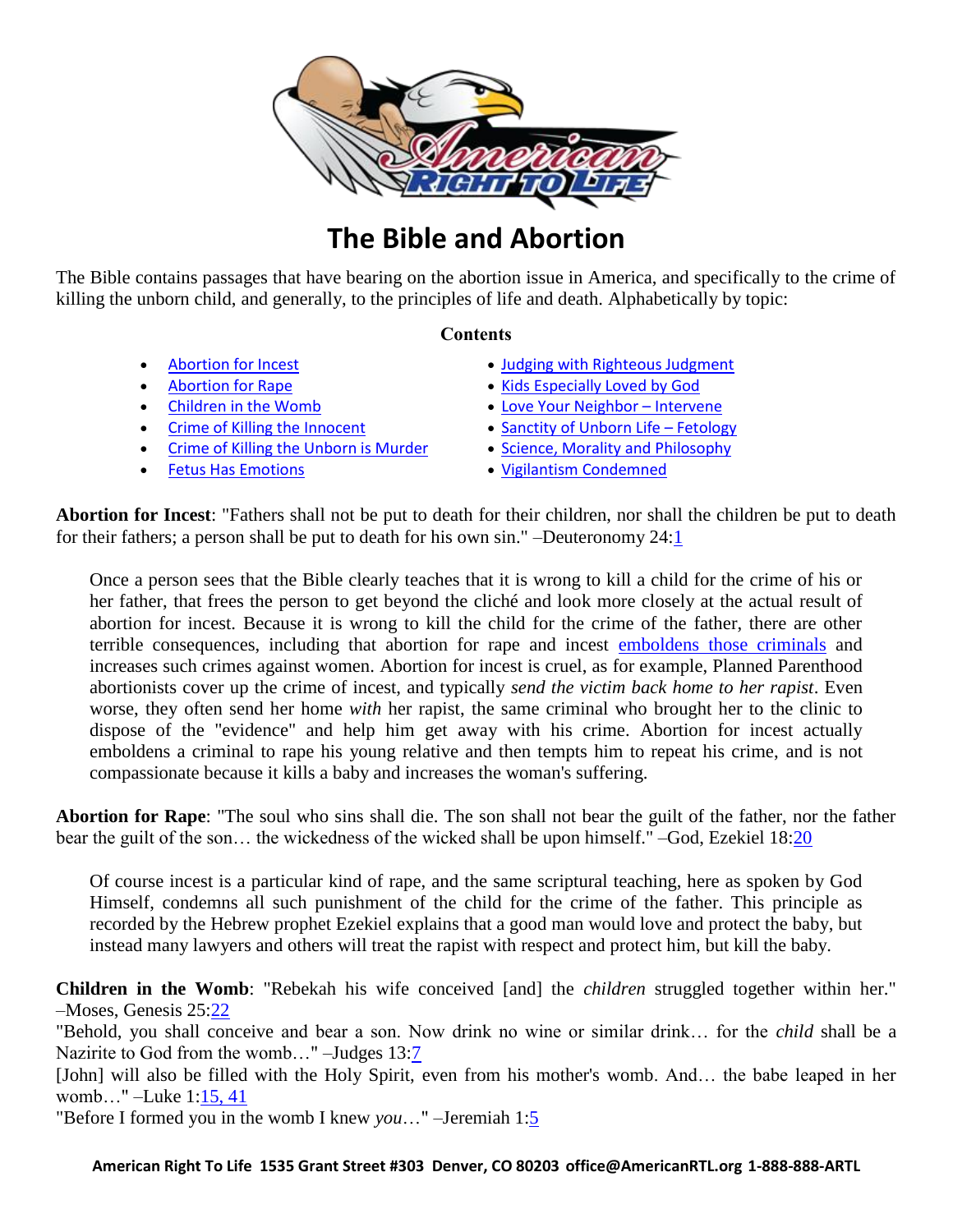The most famous twins in the history of the world, Jacob and Esau, fraternal twins, are called "children" in the Scriptures while they are in the womb. And of course, to this day, twins grab hold of one another in the womb, and unborn children suck their thumbs, play with their toes, sleep, dream, and even learn the melodies of songs, and their own mother's voice. Regarding God's command to the woman who later bore Samson, to not drink wine, her "child" would be a Nazirite "from the womb," for a Nazirite is a person who, among other things, does not drink alcohol. Modern [child-welfare laws](http://www.drugpolicy.org/library/governmental_response_p1.cfm#20) in 18 states (AZ, CA, FL, IL, IN, IA, MD, MA, MI, MN, NV, OK, RI, SC, TX, UT, VA, WI) recognize that a pregnant mother who drinks alcohol not only can harm her child, but can inflict him or her with [fetal alcohol syndrome.](http://preventchildabuse.com/fas.shtml) Also, [fetal thirst](http://rsx.sagepub.com/cgi/content/abstract/11/3/123) helps regulate the amount of amniotic fluid in the womb. Excess amniotic fluid, called hydramnios (or polyhydramnios) affects 2% of pregnancies and can be somewhat alleviated by fetal swallowing (and eventual expelling) of amniotic fluid, which swallowing can be increased by injection into the womb of an artificial hunger stimulator (peptide) or even by the mother eating sweets.

#### <span id="page-1-0"></span>**Crime of Killing the Innocent**: "Do not kill the innocent." –Exodus 23[:7](http://www.biblegateway.com/passage/?search=exodus%2023:7&version=NKJV)

"On your skirts is found the blood of the lives of the poor innocents. I have not found it by secret search, but plainly [as abortion is a public venture]. Yet you say, 'Because I am innocent, Surely His anger shall turn from me.' Behold [says God], I will plead My case against you, because you say, 'I have not sinned.'" –Jer. 2[:34-35](http://www.biblegateway.com/passage/?search=jer%202:34-35&version=NKJV) "Your eyes and your heart are for nothing but your covetousness, for shedding innocent blood, and practicing oppression and violence." –Jer. 22[:17](http://www.biblegateway.com/passage/?search=Jer%2022:17&version=NKJV)

"For they have committed adultery, and blood is on their hands… and even *sacrificed* their sons." –Ezek. 23[:37](http://www.biblegateway.com/passage/?search=Ezekiel%2023:37&version=NKJV) …that no man might make his son or his daughter pass through the fire to Molech. –2 Kings 23[:10](http://www.biblegateway.com/passage/?search=2%20kings%2023:10&version=NKJV) "You shall not murder." –God Exodus 20[:13](http://www.biblegateway.com/passage/?search=exodus%2020:13&version=NKJV)

The intentional killing of the innocent is murder. Abortionists refer to the unborn children they kill as tissue and tumors, and many "conservative" politicians refer to the babies they support killing as "exceptions." But God didn't care about all the fruit Eve did not eat; nor did He mention all the women David did not violate; nor list the children whom Herod did not kill. God looks at the exceptions. He calls them children, who are made in His [image and likeness.](http://www.biblegateway.com/passage/?search=Genesis%201:26&version=NKJV) Because abortion is a public venture, except for those individually forgiven by God through faith in Jesus Christ, there is a corporate guilt for the shedding of innocent blood.

<span id="page-1-1"></span>**Crime of Killing the Unborn is Murder**: "If men fight, and hurt a woman with child, so that *she gives birth prematurely*, yet no harm follows, he shall surely be punished accordingly as the woman's husband imposes on him; and he shall pay as the judges determine. But if any harm follows, then you shall give *life for life*, eye for eye, tooth for tooth, hand for hand, foot for foot, burn for burn, wound for wound, stripe for stripe." –Exodus 21[:22-25](http://www.biblegateway.com/passage/?search=exodus%2021:22-25&version=NKJV)

ARTL: The Bible and Abortion 2 **Exodus 21:22 is the first [fetal homicide law](http://www.ncsl.org/IssuesResearch/Health/FetalHomicideLaws/tabid/14386/Default.aspx) and concerns the child killed unintentionally during a separate assault. Pro-abortion theologians wrongly interpret this passage to mean that the**  baby is dead (miscarriage) and only if the woman dies is the penalty then life for life. But the **passage distinguishes between the baby who survives the assault and the baby who dies. The meaning turns on whether the woman has a miscarriage or gives birth prematurely. And the Hebrew verb used is NOT that for miscarriage. Therefore the passage imposes only a fine on the criminal who accidentally causes a premature birth, but the punishment is life for life if the baby then dies. This shows that God equated the life of the unborn with that of the born, and abortion with murder.** This passage, like Exodus 21[:33-36,](http://www.biblegateway.com/passage/?search=Exodus%2021:33-34,36&version=NKJV) 22[:5-6,](http://www.biblegateway.com/passage/?search=Exodus%2022:5-6&version=NKJV) and others, teaches that those who cause injury are responsible for their actions, even if the harm was unintentionally. If Exodus 21:22 spoke of an assault that caused a miscarriage, the teaching would then support abortion in that it would show that the life of a fetus is worth only a fine, and if the mother later died, her death would require taking the criminal's life. But note the word used to describe the consequence of the crime described in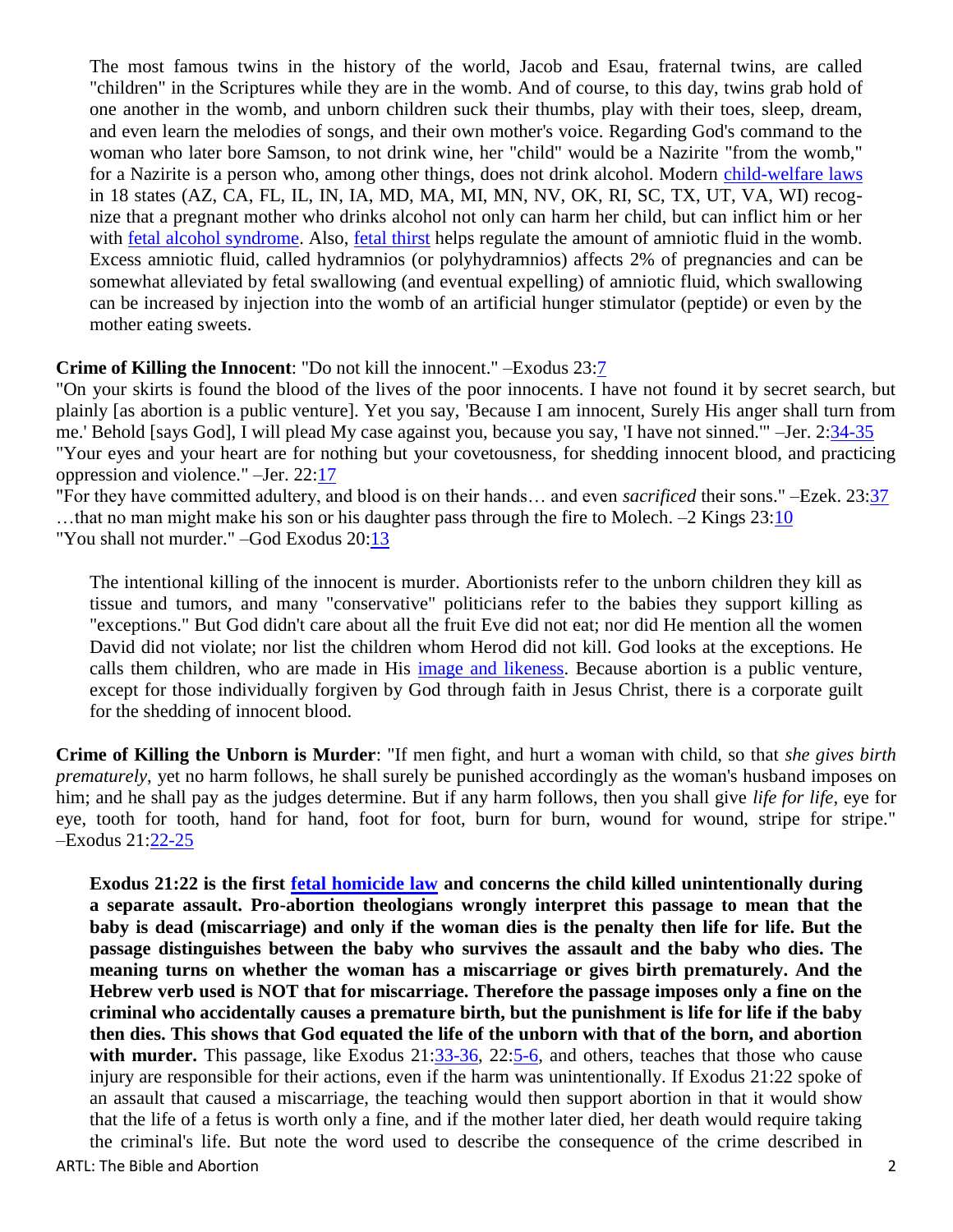Exodus 21[:22,](http://www.biblegateway.com/passage/?search=ex%2021:22;&version=NKJV;) "If men fight, and hurt a woman with child, so that *she gives birth prematurely*," the Hebrew word for miscarriage, *shaw-kole*, is NOT used. If the baby came out dead, a monetary fine would indicate a less than human value for the life of the fetus. However, because Exodus 21:22 says *premature birth*, and *not miscarriage*, the passage does not support a right to kill an unborn child, as contended by many who mistranslate this text. Rather, the text values the unborn child's life equal to that of any other person. The author Moses (Mat. 12[:26\)](http://www.biblegateway.com/passage/?search=Mark%2012:26&version=NKJV) mentions the idea of a baby coming out of the womb twice within three chapters. In Exodus 23[:26,](http://www.biblegateway.com/passage/?search=ex%2023:26&version=NKJV) he uses the Hebrew word for miscarriage, speaking of barrenness and *shaw-kole* (miscarriage). But the word at Exodus 21:22 is *yaw-tsaw*, which means *to come out*, *come forth*, *bring forth*, and has no connotation of death but in fact the ָּאֲשֶׁר יִשִּׁית עַליו בַּעל הָאשֶׂה וְנתן אנֵנשים וְנַגְיִם וְוֹנְצָאוּ יִלְלָיה וְלָא יִהְיֶה אִסְוֹן עִנוֹש יִענֹש כָּ).opposite ים׃ִֽלִ לִ פְ בִ ( The Hebrew Scriptures use *yaw-tsaw* 1,043 times beginning with Genesis 1:24 where God said, "Let the earth *bring forth* the living creature…" In Genesis and Exodus alone Moses uses this word about 150 times such as in Genesis 25 describing the *births* of twins Jacob and Esau. Thus the Mosaic law requires the criminal to pay financial restitution to a woman unintentionally injured by a criminal if she "gives birth prematurely." But then if the baby dies, the text applies the full Hebrew idiom which means that the punishment should fit the crime. If there is harm beyond a premature birth, and the unborn child dies, then the punishment is "life for life."

<span id="page-2-0"></span>**The Fetus Has Emotions**: "As soon as the voice of your greeting sounded in my ears, the babe leaped in my womb for joy." –Luke 1[:44](http://www.biblegateway.com/passage/?search=Luke%201:44&version=NKJV)

The Scripture refers to the fetus as a baby (*brephos*) and does not use a non-human or non-personhood term. In Greek Ἐλισάβετ... ἐσκίρτησεν τὸ βρέφος [transliteration *brephos*, babe, infant] ἐν τῇ κοιλία μου. Thus the baby, who would be named John, experienced the emotion of joy when Mary, being pregnant with the incarnate Jesus, entered Elizabeth's home.

### <span id="page-2-1"></span>**Judging with Righteous Judgment**: "You have rightly judged." –Jesus, Luke 7[:43](http://www.biblegateway.com/passage/?search=Luke%207:43&version=NKJV)

"Do not judge according to appearance, but judge with righteous judgment." –Jesus, John 7[:24](http://www.biblegateway.com/passage/?search=John%207:24&version=NKJV)

"Why, even of yourselves, do you not judge what is right?" –Jesus, Luke 12[:56-57](http://bible.logos.com/passage/nkjv/Luke%2012.56-57)

"First remove the plank from your own eye, and then you will see clearly [to judge, i.e.] to remove the speck out of your brother"s eye" –Jesus, Mat. 7[:5](http://bible.logos.com/passage/nkjv/Mat.%207.5)

Do you not know that the saints will judge the world? And if the world will be judged by you, are you unworthy to judge the smallest matters? Do you not know that we shall judge angels? How much more, things that pertain to this life?  $-1$  Cor 6[:2-3](http://www.biblegateway.com/passage/?search=1%20cor%206:2-3&version=NKJV)

"Those who rebuke the wicked will have delight, and a good blessing will come upon them." –Prov. 24[:25](http://bible.logos.com/passage/nkjv/Prov.%2024.25) He who is spiritual judges all things... for... we have the mind of Christ.  $-1$  Cor 2[:15-16](http://www.biblegateway.com/passage/?search=1%20cor%202:15-16&version=NKJV)

Jesus commanded men to judge rightly and He said, "judge not." Did the Lord contradict Himself? Or does the Bible say more about judging than many realize? Jesus taught men to judge rightly insisting they "judge with righteous judgment" [\(John 7:24\)](http://bible.logos.com/passage/nkjv/John%207.24). And the Apostle Paul shamed the Corinthian Christians because no one among them was willing to even "judge the smallest matters" [\(1 Cor. 6:2\)](http://bible.logos.com/passage/nkjv/1%20Cor.%206.2). Otherwise, Christians would have to give a pass to terrorists and child pornographers. Today, millions of Christians have been seduced into relativism, where there are no absolutes, except for turning Christ's qualified *don't judge* itself into an absolute. Churchgoers repeat that mantra if anyone admonishes them for sexual immorality or for killing their child, thereby replacing God's absolutes with the moral relativist dream. (For a full treatment of the Bible's teaching to judge correctly and not according to appearance, see *Judge Rightly is [Not Some Guy's](http://kgov.com/writings/judge-rightly-not-some-guys-name)  [Name](http://kgov.com/writings/judge-rightly-not-some-guys-name)*.)

**Kids are Especially Loved by God**: Before I formed you in the womb I knew you; Before you were born I sanctified you... –Jeremiah 1[:5](http://www.biblegateway.com/passage/?search=jer%201:5&version=NKJV)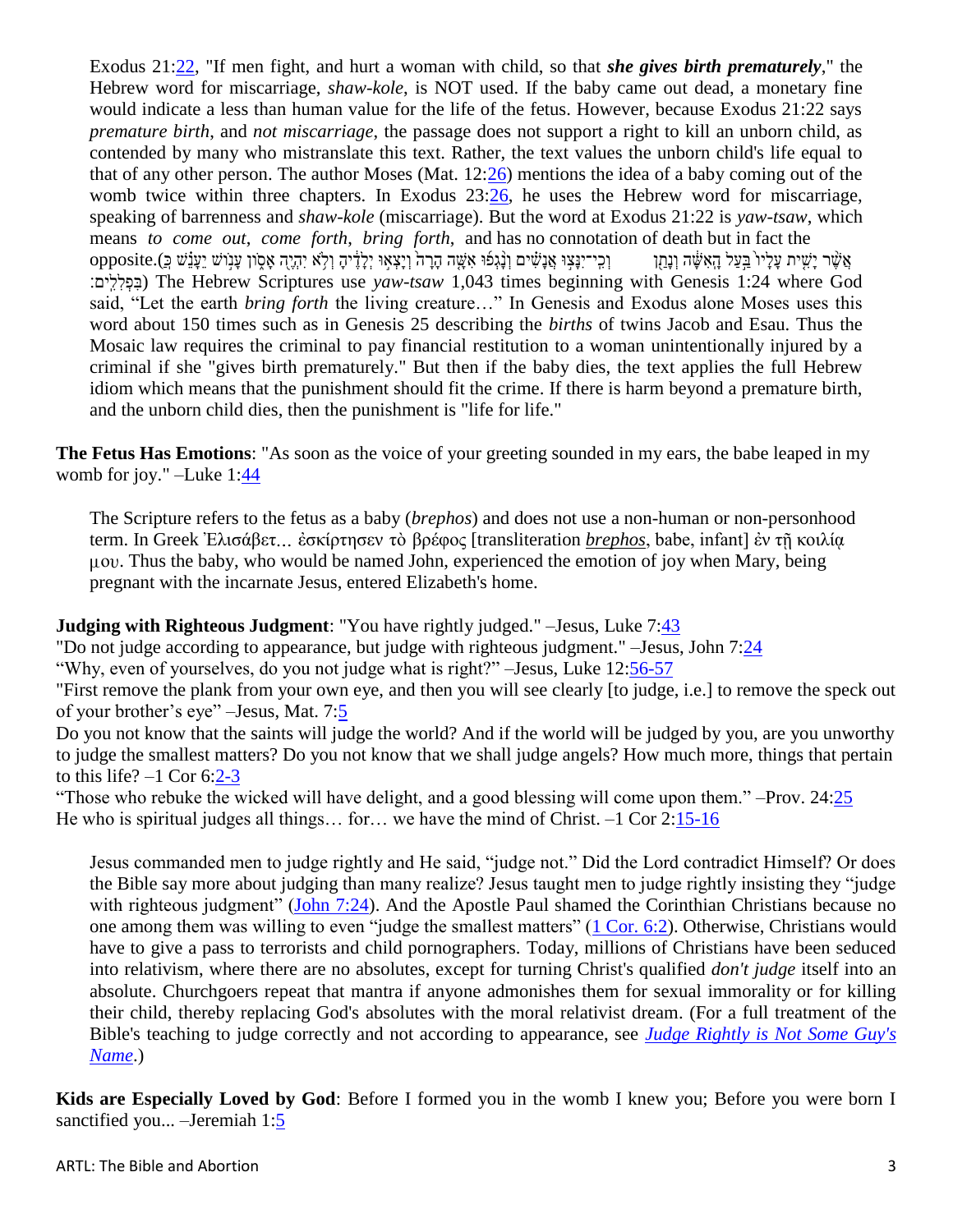<span id="page-3-0"></span>Jesus created children: Isa. 43[:7;](http://www.biblegateway.com/passage/?search=Isaiah%2043:7&version=NKJV) John 1[:3;](http://www.biblegateway.com/passage/?search=john%201:3&version=NKJV) Col. 1[:16;](http://www.biblegateway.com/passage/?search=col%201:16&version=NKJV) Ps. 139[:13-16](http://www.biblegateway.com/passage/?search=ps%20139:13-16&version=NKJV) Then God the Son became flesh: Jn. 1[:1, 14;](http://www.biblegateway.com/passage/?search=john%201:1,%2014&version=NKJV) Phil. 2[:5, 7;](http://www.biblegateway.com/passage/?search=phil%202:5,%207&version=NKJV) Isa. 7[:14](http://www.biblegateway.com/passage/?search=isa%207:14&version=NKJV) The Babe was born in Bethlehem: Luke 2[:1, 4-6;](http://www.biblegateway.com/passage/?search=luke%202:1;%20Luke%202:4-6&version=NKJV) Ps. 87[:5-6;](http://www.biblegateway.com/passage/?search=ps%2087:5-6&version=NKJV) Micah 5[:2](http://www.biblegateway.com/passage/?search=micah%205:2&version=NKJV) He lived as a Child: Isa. 9[:6;](http://www.biblegateway.com/passage/?search=isa%209:6&version=NKJV) Luke 2[:42, 48, 51-52](http://www.biblegateway.com/passage/?search=luke%202:42,%2048;%20luke%202:51-52&version=NKJV) Jesus loves children including in the womb: Jer. 1[:5;](http://www.biblegateway.com/passage/?search=jer%201:5&version=NKJV) Mat. 18[:2, 5;](http://www.biblegateway.com/passage/?search=mat%2018:2,%205&version=NKJV) Mark 10: $\frac{14-16}{}$ ; Gal. 1[:5](http://www.biblegateway.com/passage/?search=gal%201:15&version=NKJV) He is the Friend of every child: [Heb. [2:17-18; 4:15\]](http://www.biblegateway.com/passage/?search=Hebrews%202:17-18,Hebrews%204:15&version=NKJV) He healed children: Mat. 15[:28;](http://www.biblegateway.com/passage/?search=mat%2015:28&version=NKJV) 17[:18](http://www.biblegateway.com/passage/?search=mat%2017:18&version=NKJV) He saved a child from death: Mark 5[:23, 41-42](http://www.biblegateway.com/passage/?search=mark%205:23,%2041-42&version=NKJV) He blesses others through them: Ps. 127[:3;](http://www.biblegateway.com/passage/?search=ps%20127:3&version=NKJV) John 6[:9-10](http://www.biblegateway.com/passage/?search=john%206:9-10&version=NKJV) He praised the childlike attitude: Mat. 18[:2-4](http://www.biblegateway.com/passage/?search=mat%2018:2-4&version=NKJV) The Lord attracted children: Mat. 21[:15](http://www.biblegateway.com/passage/?search=mat%2021:15&version=NKJV) Their Friend just happens to be the eternal God, born of mankind: - eternal: Micah 5[:2;](http://www.biblegateway.com/passage/?search=micah%205:2&version=NKJV) Isa. 9[:6;](http://www.biblegateway.com/passage/?search=isa%209:6&version=NKJV) Rev. 1[:8](http://www.biblegateway.com/passage/?search=rev%201:8&version=NKJV) - of Adam & Eve, Abraham, and David: Lk. 3[:23, 38;](http://www.biblegateway.com/passage/?search=luke%203:23,%2038&version=NKJV) 1 Cor. 15[:45;](http://www.biblegateway.com/passage/?search=1%20cor%2015:45&version=NKJV) Gen. 3[:15;](http://www.biblegateway.com/passage/?search=gen%203:15&version=NKJV) 22[:18;](http://www.biblegateway.com/passage/?search=gen%2022:18&version=NKJV) 2 Sam. 7[:12-13](http://www.biblegateway.com/passage/?search=2%20sam%207:12-13&version=NKJV) Jesus warned against harming children: Mat. 18[:2, 6;](http://www.biblegateway.com/passage/?search=mat%2018:2,%206&version=NKJV) Mark 13[:12](http://www.biblegateway.com/passage/?search=mark%2013:12&version=NKJV) Blesses believers who protect children: Mark 9[:36-37;](http://www.biblegateway.com/passage/?search=mark%209:36-37&version=NKJV) Mat. 25[:41-46](http://www.biblegateway.com/passage/?search=mat.%2025:41-46&version=NKJV)

**Love Your Neighbor – Responsibility to Intervene:** "Deliver those drawn toward death." –Proverbs 24[:11](http://www.biblegateway.com/passage/?search=Pro%2024:11&version=NKJV) Do not "do evil that good may come." –Romans 3[:8](http://www.biblegateway.com/passage/?search=Romans%203:8&version=NKJV)

"If anyone is found slain…and it is not known who killed him, then… measure the distance… to the surrounding cities… And it shall be that the elders of the city nearest to the slain man… shall answer and say, "Our hands have not shed this blood, *nor have our eyes seen it*… do not lay innocent blood to the charge of Your people… So you shall put away the guilt of innocent blood from among you when you do what is right in the sight of the LORD." –Deuteronomy 21[:1-3, 7-9](http://www.biblegateway.com/passage/?search=deut%2021:1-2,%207-9&version=NKJV)

No Christian in America can say to God about abortion, "We did not know it, our eyes have not seen it," for child killing is openly bragged about, and God gives no believer the latitude to be apathetic toward these children nor their families, which apathy itself would be a form of hatred toward one's neighbor. Individual Christians have the forgiveness purchased by the blood of Jesus Christ. However by requiring the authorities to measure the distance and determine the city nearest to the crime, God is recognizing the corporate guilt of society knowing that the community that tolerates the shedding of innocent blood becomes increasingly godless. Children and grandchildren then suffer by living in that increasing godlessness. Of the Samaritans, Jesus told the woman at the well that you "worship what you do not know" (John 4:22) whereas "salvation is of the Jews." Yet in the Parable of the Good Samaritan when criminals left a victim "half dead… a certain priest… passed by on the other side… But a certain Samaritan... had compassion... Then Jesus said..., "Go and do likewise" (Luke 10[:25-](http://www.biblegateway.com/passage/?search=Luke%2010:25-37&version=NKJV) [37\)](http://www.biblegateway.com/passage/?search=Luke%2010:25-37&version=NKJV). Jesus did not mean that His followers should behave like the religious leader who was apathetic, but rather, loving God and loving your neighbor requires intervention on behalf of the innocent.

<span id="page-3-1"></span>**The Sanctity of Unborn Life – Biblical Fetology**: "For You formed my inward parts; You covered me in my mother's womb… My frame [skeleton] was not hidden from You, When I was made in secret, And skillfully wrought in the lowest parts of the earth [womb; see below]. Your eyes saw my substance, being yet unformed. And in Your book they all were written, The days fashioned for me, When as yet there were none of them." – Psalm 139[:13-16](http://www.biblegateway.com/passage/?search=psalm%20139:13-16&version=NKJV)

God wrote the book of fetology, that is, the development of the baby in the womb which is described in the human genome and the gametes of the parents. That book documents the course of a child's fetal development and birth. In verse 16, David is bragging about God's extraordinary design of the development of the baby in the womb. The embryo goes through the trimesters of development not haphazardly but by direction from God. The child forms in the womb by God's intricate plan of fetal development, which we now know He recorded in the written instructions of our DNA and in the cells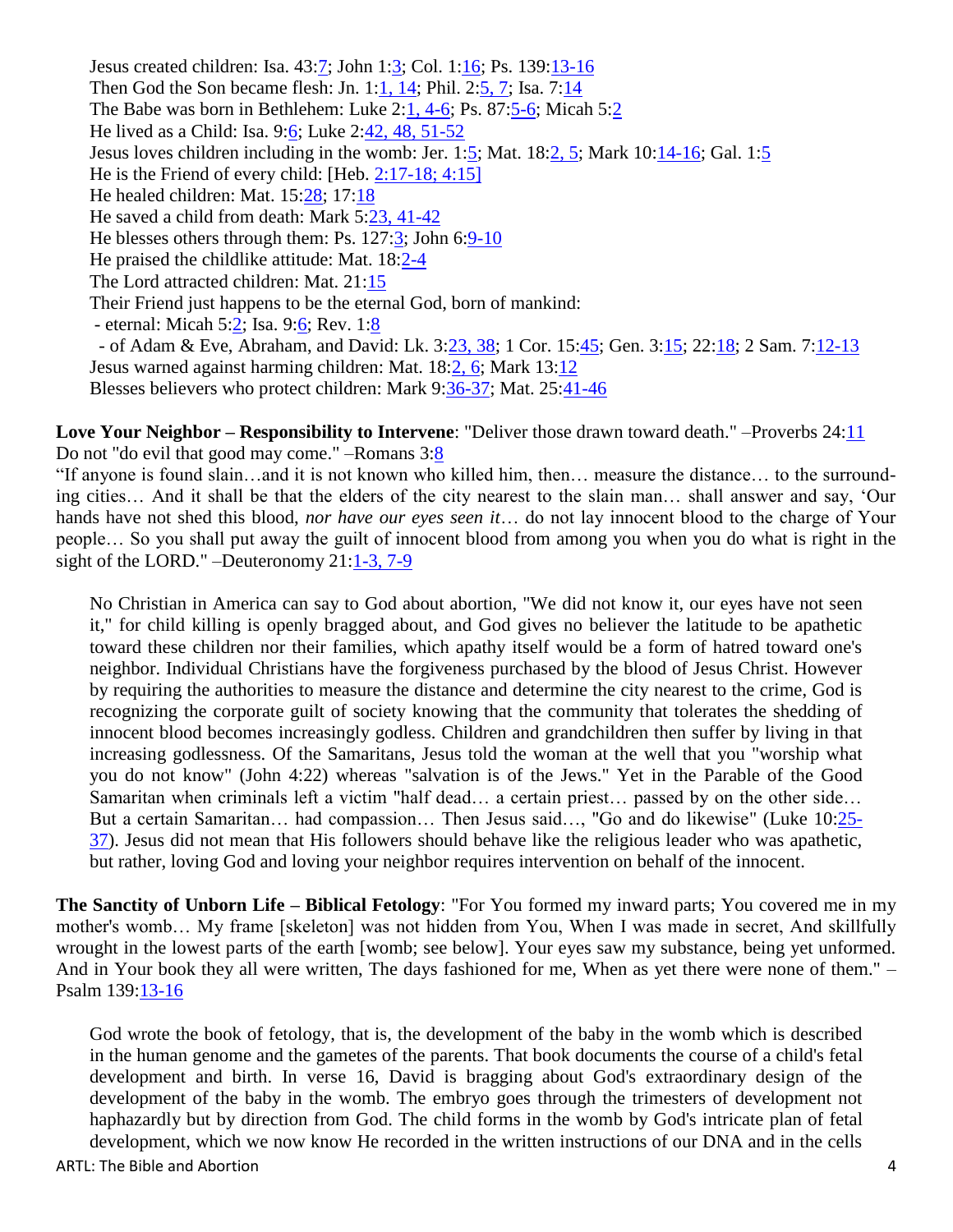of the ovum and sperm which unite to form the single-celled brand new human child (organism). That single cell contains step-by-step, day-by-day directions of the 280 days of gestation which the Spirit inspired David to write about, the days of the child's development in the womb. "You formed my inward parts; you covered me in my mother's womb," explains that God designed the process by which the baby is formed, protecting the little one (Latin, *fetus*) within his mom. "My frame [skeleton] was not hidden from You, when I was made in secret, and skillfully wrought in the lowest parts of the earth." David praised God, for even as he developed in the womb, God could see his frame (Hebrew, skeleton, lit. bones) being knit together, "skillfully wrought," in "my mother's womb." The Hebrew idiom, "the lowest parts of the earth" was a common expression for "the womb" as one can see from the reverse use of the idiom in Job 1[:21,](http://www.biblegateway.com/passage/?search=job%201:21&version=NKJV) "Naked I came from my mother's womb, and naked shall I return there." No one returns to their mother's womb at death, but rather, goes into the grave, i.e., the lowest parts of the earth, which phrase came to be a Hebrew figure representing the womb, even as Man was made from the earth, the dust of the ground. The genetic code written by God describes the development of the baby in the womb, so God reveals, "Your eyes saw my substance, being yet unformed (as the baby travels down the fallopian tube, even before he is formed in the womb, Jer.  $1:5$ ) and in Your book they all were written, the days fashioned for me, when as yet there were none of them." God sees the child, who he or she really is, the baby's substance, all through the extraordinary DNA code which God wrote (which David of course had no concept of, but which as the author, God knew all about). So, from the moment of conception, "being yet unformed," that is, as just a single cell in my mother's fallopian tube, God saw me, and knit me together, and in His book of instructions for the baby's awesome development in the womb, all "the days fashioned for me," that is, all the days which God decreed for the fashioning of a fetus, they were written and set from the very beginning, before a single day's growth unfolded, even before the first cell divided into two, all 280 days of gestation, beginning with that moment of fertilization. So regardless of one's theology about predestination and free will, Psalm 139 does not teach that if a child is aborted, that moment of death was written in God's book. Rather, the book and its pages *describe the development of the fetus*, not his lifetime and ultimate death. Psalm 139:16 presents a couplet, a simple Hebrew parallelism. The two sentences of Psalm 139:16 both speak of the same topic, with each further explaining the other. Thus "the days fashioned for me" were not the days of my childhood, or my marriage, nor do they describe the child's death certificate, for these were the days when only God could see "my substance, being yet unformed." For He knows what each a human being is like, in the most extraordinary detail, at the moment of conception.

<span id="page-4-0"></span>**Science, Morality and Philosophy**: [God gave to mankind] "...the law written in their hearts, their conscience also bearing witness…" -Romans 2[:15](http://www.biblegateway.com/passage/?search=Romans%202:15&version=NKJV)

God put a conscience within man such that even an atheistic scientist like Richard Dawkins who denies this, will not remain neutral but instinctively object if someone else violates God's commands and tries to steal from him, or attempt to take his wife, or kill someone he cares about, so that his behaving contrary to his denial strongly affirms this biblical truth. Some atheists would prefer that society develop ethical notions scientifically. However the laws of the physical sciences do not use the moral concepts of *right* and *wrong*. The laws of logic, justice and reason are not even physical. They have no mass, no temperature, no polarity, etc. So there is a non-physical reality, and that is the domain of justice and reason. Humanist clichés masquerade as science but are easily rebutted.

- There is no truth! Rebuttal: Is that true?
- There are no absolutes! Rebuttal: Absolutely?
- Only the physical realm is real! Rebuttal: That claim itself is not physical.
- Only your five senses provide real knowledge. Rebuttal: Says which of the five?